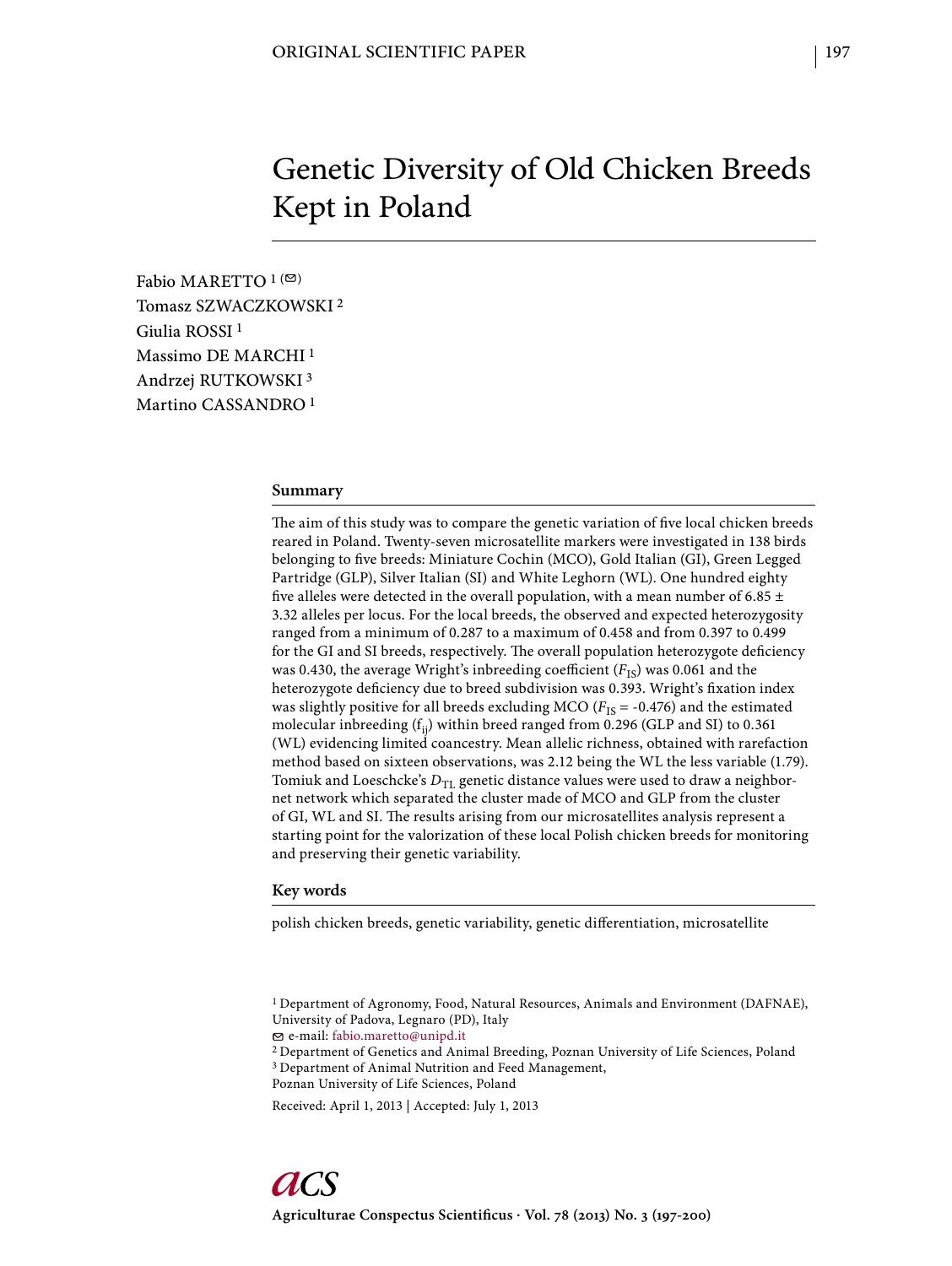## **Aim**

The conservation of biodiversity is fundamental in the management of local and less diffused breeds but before taking any protective measure, data covering molecular genetic diversity of breeds is an absolute requirement. Microsatellite markers have been proven to be efficient in evaluating genetic diversity and relationships of farm animals and in particular local chicken breeds (Hillel et al. 2003, Dávila et al. 2009, Tadano et al. 2007, Zanetti et al. 2011). The objective of this study was to estimate the intra- and inter genetic variability of five old local chicken populations reared in Poland.

## **Material and methods**

A total of 138 individual were randomly selected from conservation flocks: Miniature Cochin (MCO)  $n = 22$ ; Gold Italian (GI) n = 17; Green Legged Partridge (GLP) n = 22; Silver Italian (SI) n= 39; White Leghorn (WL)  $n = 38$ .

Miniature Cochin is a variety derived from the original Cochin Chinese breed; the breed has been kept in Europe since nineteenth century. Over the last decades, Gold and Silver Italian breeds became the most popular breeds around Europe; both breeds originated from Italy but, nowadays, they are kept as separated small flocks in several European countries (including Poland). Green-legged Partridge hens were recognized as a breed in the late nineteenth century and were previously known as Galician breed. It should be stressed that in 1930s almost 70% of Poland's area was designated for GLP breeding whereas, forty years later, the population was considerably decreased (1-2%) and, as a consequence of the dwindling of this native breed, a conservation programme was set up for its protection. The first Leghorn hens were brought to Poland before World War I. Over many decades the breed was object of strong genetic improvement however the WL chickens analyzed in the present study can be perceived as "old type" Leghorn without intensive selection pressure. Brief characteristics of these breeds studied are given in Table 1.

Blood samples were collected from the wing vein and genomic DNA was isolated using a modified DNA isolation kit (Gentra System Puregene DNA, QIAGEN, Hilden, Germany).

A set of 27 microsatellite markers, included in the list of recommended microsatellites for chicken analysis by the ISAG/ FAO Standing Committee, were amplified using three multiplex fluorescent PCR reactions. Amplification was performed in a GeneAmp 9700 thermal cycler (Life Technologies, USA) starting from 50 ng of purified DNA. The 27 microsatellites were amplified with the following conditions: initial denaturation step of 5 min at 95°C, 35 cycles of 30 s at 95 °C, 1 min 30 s at 61 °C and 30 s at 72  $\rm{°C}$  and a final extension of 30 min at 60 $\rm{°C}$  using the Type-IT Microsatellite PCR Kit (Qiagen, Hilden, Germany). Allele size was determined with a CEQ 8000 Genetic Analysis System (Beckman Coulter, Fullerton, CA, USA).

The MSA software (Dieringer and Schlötterer, 2003) was employed in calculations of the total number of alleles per locus (TNA), allelic frequencies, observed  $(H<sub>o</sub>)$  and expected  $(H<sub>e</sub>)$ heterozygosity, allelic richness (AR, mean number of alleles per locus corrected by sample size), gene diversity (GD) (Nei, 1987), Wright's *F*-statistics and Wright's fixation index ( $F_{IS}$ , Weir

| Table 1. Mean values of some performance traits of analysed   |
|---------------------------------------------------------------|
| chicken breeds. BW: body weight; LA laying ability; EW: egg   |
| weight. Breed names: MCO, Cochin; GI, Gold Italian; GLP,      |
| Green Legged Partridge; SI, Silver Italian; WL, White Leghorn |

| Breed                  | <b>BW</b><br>(kg) roosters                        | BW<br>$(kg)$ hens                                       | LA.<br>(eggs/year)                              | EW(g)                       |
|------------------------|---------------------------------------------------|---------------------------------------------------------|-------------------------------------------------|-----------------------------|
| MCO<br>GI<br>GLP<br>SI | 0.85<br>$2.5 - 3.0$<br>$1.7 - 2.2$<br>$2.5 - 3.0$ | 0.75<br>$1.75 - 2.00$<br>$1.50 - 1.80$<br>$1.75 - 2.00$ | 80<br>$180 - 200$<br>$180 - 190$<br>$180 - 200$ | 30<br>55<br>$55 - 58$<br>55 |
| WI.                    | $2.0 - 2.7$                                       | $1.70 - 2.20$                                           | 250                                             | 55                          |

and Cockerham, 1984). Exact tests for deviation from Hardy-Weinberg equilibrium (HWE) were applied using a Markov Chain Monte Carlo simulation (100 batches, 5,000 iterations per batch, and a dememorization number of 10,000) as implemented in GENEPOP v4.0 (Raymond and Rousset, 1995). Allelic richness and private alleles per population were calculated using rarefaction method to adjust for different population sizes using ADZE (Szpiech et al. 2008). Molecular inbreeding coefficients  $(f_{ij})$  and Tomiuk and Loeschcke's (1995) genetic distances  $(D_{TL})$ were measured using MOLKIN 3.0 (Gutierrez et al., 2005).  $D_{\text{TL}}$ distances among populations were represented by a neighbornet tree using SplitsTree4 (Huson and Bryant, 2006).

### **Results and discussion**

The total number of alleles detected across the 27 microsatellites markers was 185. All the microsatellite markers were polymorphic with an average of  $6.85 \pm 3.32$  alleles per locus (Table 2). The most polymorphic locus was LEI0192 with 18 alleles and the least number of alleles was detected for MCW0103 (3). Allelic richness values ranged from 2.21 (MCW0103) to 9.32 (LEI0192) with an average of 4.68  $\pm$  1.76 across all markers. The GD over all the loci showed a mean value of  $0.631 \pm 0.141$ , ranging from 0.295 to 0.854 in MCW0103 and LEI0192, respectively. The Wright's inbreeding coefficient  $(F_{IS})$  showed a slight excess of homozygotes among all microsatellite markers (0.061, *P* < 0.01). Considering all populations Wright's F-estimates were  $F_{IS}$  = 0.061,  $F_{IT}$  = 0.430 and  $F_{ST}$  = 0.393 indicating that 39% of the observed variability was attributable to among breed variation. The results underline a high degree of breed differentiation that is in accordance with the values reported by Tadano et al. (2008) and Zanetti et al. (2011) for Japanese and Italian local chicken breeds.

The genetic variability in each population was studied in terms of mean number of alleles (Na), allelic richness obtained with rarefaction method ( $N_{AR}$ ), private allelic richness ( $P_{AR}$ ), Wright's fixation index  $(F_{IS})$ , molecular inbreeding  $(f_{ii})$ , observed  $(H_o)$ and expected  $(H_e)$  heterozygosity and number of loci deviating from Hardy–Weinberg equilibrium (HWE, Table 3). The White Leghorn breed showed the least number of alleles (2.56) while SI and GLP had the largest Na values (3.44 and 3.41 respectively); due to unequal sample sizes of breeds, the rarefaction method was used (Szpiech et al. 2008) to adjust allelic richness and private alleles values per population. Results confirmed the lowest variability of WL ( $N_{AR}$  = 1.79) and a larger variability present in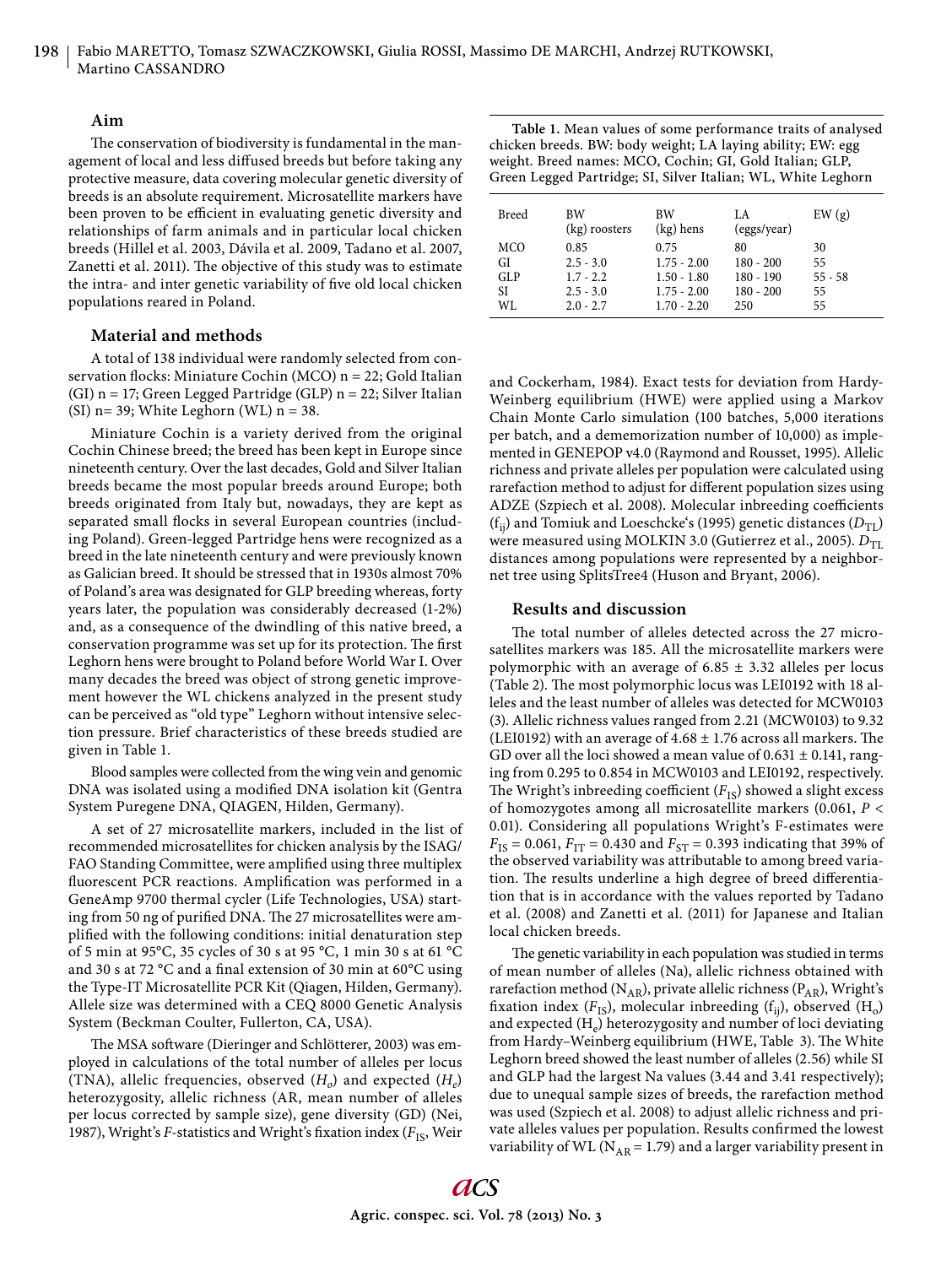| Locus              | Dye            | Pool | Chr                     | <b>Fragment Size</b> | <b>TNA</b>      | AR              | GD                | $F_{\rm IS}{}^1$ |
|--------------------|----------------|------|-------------------------|----------------------|-----------------|-----------------|-------------------|------------------|
| ADL0268            | D <sub>3</sub> | A    | 1                       | $94 - 118$           | 9               | 5,36            | 0,762             | $-0,069$         |
| MCW0216            | D <sub>3</sub> | A    | 13                      | 141 - 149            | 5               | 3,82            | 0,475             | 0,194            |
| <b>MCW0248</b>     | D <sub>3</sub> | A    | 1                       | $217 - 225$          | 5               | 4,34            | 0,714             | 0,350            |
| ADL0278            | D <sub>4</sub> | A    | 8                       | $112 - 124$          | 7               | 4,93            | 0,706             | 0,078            |
| <b>MCW0081</b>     | D2             | A    | 5                       | $113 - 137$          | 7               | 4,77            | 0,756             | 0,047            |
| <b>MCW0069</b>     | D <sub>4</sub> | A    | 26                      | $150 - 168$          | 6               | 3,82            | 0,561             | 0,132            |
| <b>MCW0222</b>     | D <sub>4</sub> | A    | 3                       | $219 - 227$          | 5               | 2,42            | 0,582             | $-0,028$         |
| <b>MCW0034</b>     | D <sub>2</sub> | A    | $\overline{\mathbf{c}}$ | $222 - 246$          | 11              | 8,36            | 0,803             | $-0,037$         |
| LEI0166            | D <sub>2</sub> | A    | $\overline{\mathbf{3}}$ | $251 - 263$          | $\overline{4}$  | 3,98            | 0,597             | $-0,009$         |
| LEI0094            | D <sub>4</sub> | A    | $\overline{4}$          | $249 - 277$          | 8               | 5,69            | 0,737             | 0,075            |
| MCW0111            | D <sub>3</sub> | B    |                         | $94 - 106$           | 5               | 4,53            | 0,606             | 0,100            |
| <b>MCW0103</b>     | D <sub>3</sub> | B    | 3                       | $268 - 274$          | $\overline{3}$  | 2,21            | 0,295             | $-0,059$         |
| <b>MCW0295</b>     | D <sub>4</sub> | B    | $\overline{4}$          | $88 - 104$           | 7               | 6,02            | 0,779             | 0,149            |
| <b>MCW0037</b>     | D <sub>2</sub> | B    | 3                       | $147 - 157$          | $\overline{4}$  | 3,16            | 0,580             | 0,131            |
| <b>MCW0016</b>     | D <sub>4</sub> | B    | 3                       | $142 - 150$          | $\overline{4}$  | 3,21            | 0,650             | 0,055            |
| MCW0014            | D <sub>4</sub> | B    | 6                       | $168 - 184$          | $\overline{4}$  | 3,01            | 0,260             | 0,400            |
| <b>MCW0183</b>     | D <sub>4</sub> | B    | 7                       | $295 - 345$          | 8               | 5,11            | 0,580             | $-0,152$         |
| LEI0234            | D <sub>2</sub> | B    | $\overline{2}$          | $265 - 373$          | 14              | 8,44            | 0,812             | 0,224            |
| MCW0123            | D <sub>3</sub> | C    | 14                      | 144 - 154            | 5               | 3,95            | 0,497             | $-0,068$         |
| <b>MCW0020</b>     | D <sub>3</sub> | C    | $\mathbf{1}$            | 181 - 191            | 6               | 4,25            | 0,706             | $-0,066$         |
| MCW0165            | D <sub>3</sub> | C    | 23                      | $110 - 120$          | 5               | 4,05            | 0,608             | 0,293            |
| <b>MCW0078</b>     | D <sub>4</sub> | C    | 5                       | $136 - 160$          |                 | 4,35            | 0,566             | $-0,011$         |
| <b>MCW0067</b>     | D <sub>4</sub> | C    | 10                      | $174 - 182$          | 5               | 3,35            | 0,606             | $-0,008$         |
| <b>MCW0080</b>     | D <sub>2</sub> | C    | 15                      | $267 - 319$          | 8               | 4,39            | 0,646             | 0,055            |
| <b>MCW0206</b>     | D <sub>3</sub> | C    | $\boldsymbol{2}$        | $226 - 246$          | 5               | 3,42            | 0,603             | $-0,110$         |
| LEI0192            | D <sub>2</sub> | C    | 6                       | $231 - 355$          | 18              | 9,32            | 0,854             | 0,094            |
| <b>MCW0104</b>     | D <sub>4</sub> | C    | 13                      | $187 - 231$          | 10              | 6,16            | 0,710             | $-0,016$         |
| Average $(\pm SD)$ |                |      |                         |                      | $6,85 \pm 3,32$ | $4,68 \pm 1,76$ | $0,631 \pm 0,141$ | 0.061            |

**Table 2.** Analyzed loci, dyes and pool, chromosome (chr), fragment size (bp), total number of detected alleles (TNA), allelic richness (AR), gene diversity (GD) and Wright's inbreeding coefficient ( $F_{IS}$ )

 ${}^{1\!}F_{\rm IS}$  values inside 95% confidence interval

**Table 3.** Sample sizes (N), mean number of alleles (Na), allelic richness obtained with rarefaction method (N<sub>AR</sub>), private allelic richness (P<sub>AR</sub>); Wright's fixation index (F<sub>IS</sub>, Weir & Cockerham (1984)); molecular inbreeding (f<sub>ij</sub>) expected heterozygosity (He), observed heterozygosity  $(H<sub>o</sub>)$  and number of loci significantly deviating from Hardy-Weinberg equilibrium (HWE). Breed names: MCO, Miniature Cochin; GI, Gold Italian; GLP, Green Legged Partridge; SI, Silver Italian; WL, White Leghorn

| Breed      |    | Na   | $N_{AR} (16)^1$ | $P_{AR} (16)^1$ | $F_{IS}{}^2$ | $f_{ii}(SD)$ | H <sub>o</sub> (SD) | $H_e(SD)$    | HWE <sup>3</sup> |
|------------|----|------|-----------------|-----------------|--------------|--------------|---------------------|--------------|------------------|
| <b>MCO</b> | 22 | 3.22 | 2.15            | 0.63            | $-0.476$     | 0.314(0.022) | 0.421(0.279)        | 0.429(0.211) |                  |
| GI         |    | 3.15 | 2.08            | 0.40            | 0.120        | 0.329(0.048) | 0.287(0.227)        | 0.397(0.216) |                  |
| <b>GLP</b> | 22 | 3.41 | 2.35            | 0.40            | 0.100        | 0.296(0.024) | 0.451(0.222)        | 0.499(0.193) |                  |
| SI         | 39 | 3.44 | 2.27            | 0.50            | 0.107        | 0.296(0.012) | 0.458(0.279)        | 0.472(0.230) |                  |
| WL         | 38 | 2.56 | . . 79          | 0.31            | 0.142        | 0.361(0.014) | 0.316(0.221)        | 0.323(0.220) |                  |

<sup>1</sup>Number of observations in each breed;  ${}^{2}F_{1S}$  values inside 95% confidence interval;  ${}^{3}P$  < 0.05 after Bonferroni correction

SI and GLP breeds ( $N_{AR}$  = 2.27 and 2.35 respectively); presence of private alleles was limited ( $P_{AR}$  < 1) in all breeds. Even tough the WL animals analyzed in this study belong to an "old type" population, the low genetic diversity values obtained for this particular breed could be attributable to an intensive selection pressure rather than to bottleneck events occurred after their introduction in Poland.  $F_{\rm IS}$  values were positive for all breeds with the exception of MCO where a significative excess of heterozygotes was found ( $F_{IS}$  = -0.476). Estimation of  $f_{ii}$  is another method by which within-breed diversity can be measured,  $f_{ii}$ was similar in all the breeds but slightly higher in WL (0.361). Observed heterozygosity was similar to  $H_e$  and it was in the range of  $0.287 \pm 0.227$  (GI) to  $0.458 \pm 0.279$  (SI), these values are also in

agreement with those reported by other authors for local chicken breeds (Hillel et al. 2003, Dávila et al. 2009, Tadano et al. 2007, Zanetti et al. 2011). Departure from HWE was limited to 1 microsatellite marker in MCO and GLP breeds and 2 microsatellite markers in GI breed after Bonferroni correction ( $P < 0.05$ ).

The between populations  $F_{ST}$  and  $D_{TL}$  genetic distances are given in Table 4. The  $D_{TL}$  distance was used because it simultaneously accounts for the impact of mutation and genetic drift on gene frequencies (Tomiuk and Loeschcke 1995). In addition,  $D_{\text{TT}}$  is more robust to deviations in the assumptions concerning mutation and genetic drift (Tapio et al. 2003). The  $F_{ST}$ values were rather high when compared to Italian and Japanese chicken breeds (Zanetti et al., 2010 and Tadano et al. 2007) or